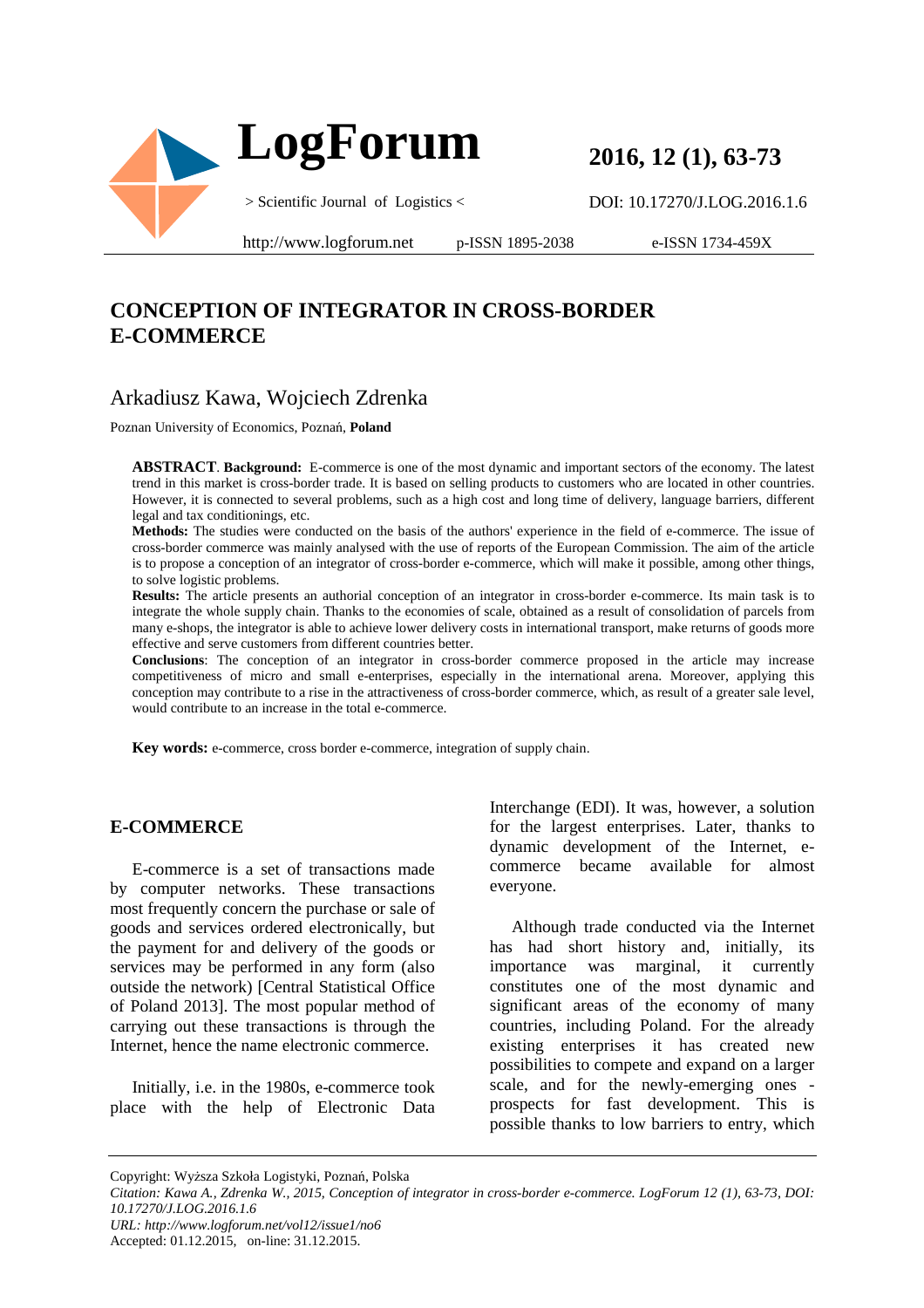encourage more and more companies to sell their products via the Internet [e-Commerce 2015].

According to the European Commission, ecommerce is the main factor of economic growth and increasing employment levels in the whole European Union. E-commerce gives jobs, directly and indirectly, to 2m people. It is estimated that, altogether, there are approximately 550 thousand e-enterprises in Europe, which send 3.6bn shipments a year [Ecommerce Europe 2013]. The turnover of ecommerce in Europe was €423.8bn in 2014, which was a rise of 14% in relation to the previous year [Gemius 2015].

The level of advancement and popularity of e-commerce varies greatly in individual member states of the European Union (EU). The British market is the largest one in Europe - the total turnover in 2013 amounted to €96.2bn. Next come Germany (€63.4bn) [Fundacja im. Lesława A. Pagi 2015] and France (€51bn) [Ecommerce Europe 2013].

E-commerce in Poland is one of the fastest growing in Europe. The development rate is around 15-20% a year. In 2014 its value was approx. PLN26bn (€6.3bn) [Fundacja im. Lesława A. Pagi 2015]. This year the turnover is expected to exceed PLN31bn. According to different sources, the number of Internet shops is 15-20 thousand. It is estimated that after 2015 there may even be 22 thousand of them [http://proseedmag.pl 2015].

Currently, more than a half of Polish people (54%) are buying products or services on Polish Internet sites. This is 9 percentage points more than last year [Gemius 2015]. According to studies by Gemius (2015), the main reasons why Poles do shopping via the Internet are convenience in the form of roundthe-clock access to shops, lower prices, more choice than in traditional shops and easy comparison of the different offers available on the market. Additional arguments for Internet shopping are convenient forms of delivery and return of the purchased goods - direct home/work delivery with the use of CEP operators (courier, express, post companies).

# **E-COMMERCE LOGISTICS**

One of the key areas of e-commerce is logistics, which comes down to such processes as: supplying e-shops, storing and managing goods, shipping them to customers and returning goods. Efficient logistics enables not only to attract new customers (through availability of goods, different forms of delivery and a low cost of shipment), but also to keep those who have already placed an order (through timeliness, accordance to the order, lack of damages) [Kawa 2014b].

E-commerce is becoming more and more demanding in terms of both innovative business models and consumers' expectations. The logistic needs of this market are varied due to growing diversity of products (e.g. books, clothes, consumer electronics, domestic appliances, building materials), due to the value, importance and size [European Commission 2012]. Customers increasingly care about receiving information about the shipment in real time, simplified and free returns of goods and flexible delivery options.

Currently, a few logistic trends that will determine further development of this line of business may be distinguished in e-commerce. These are, among others, logistics of returns, same-day delivery services, development of new logistic co-operation models (dropshipping, fulfilment, one stop ecommerce), broking services and cross-border transport [Kawa 2014b]. The first four trends will be briefly described in the further part of this chapter, while cross-border transport will be discussed in a separate one.

Logistics of returns in e-commerce is mainly dealt with by CEP operators. Returns may concern damaged products and those to be repaired. Their number is, however, relatively small, and the goods usually get to a service centre, often avoiding the shop where they were bought. Most frequently, goods purchased via the Internet are returned because they do not meet the buyer's expectations, have technical faults, are delayed or ordered by mistake. Such shipments get back to the esellers. A customer who entered into a contract of purchase via the Internet is entitled to back out of the contract without giving the reason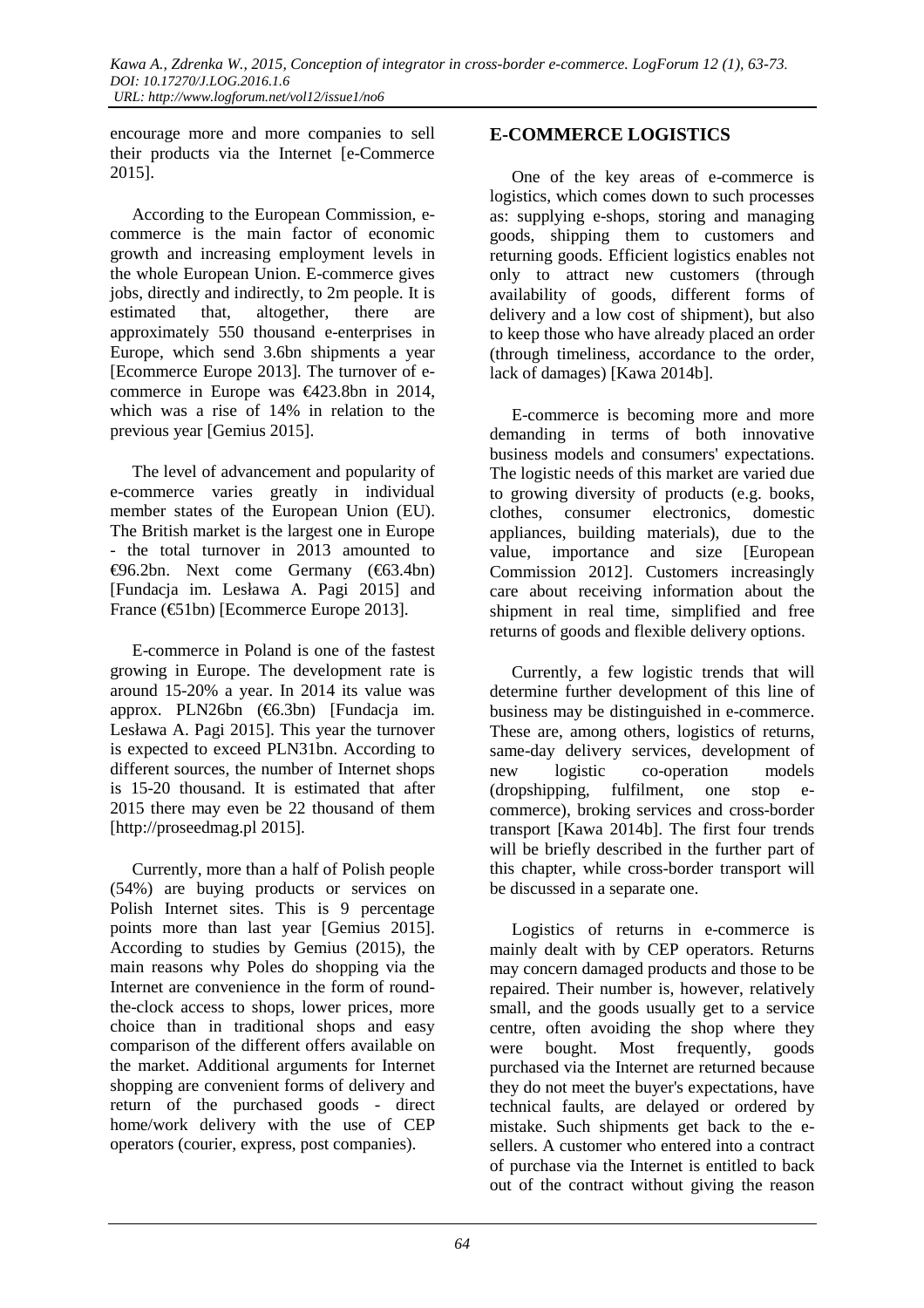within 14 days, on the basis of the Act on consumer rights of 30 May 2014.

Recently, shopping with the help of mobile devices has been developing dynamically. This is connected with greater and greater availability thereof, cheap access to the Internet, mobility of people (especially young ones) and their constant lack of time. It affects the logistics of online shops to a large extent. Firstly, the goods are delivered to different places, and the buyer wants to be able to dynamically change the delivery destination. Secondly, the customer - user of a mobile device - does not like to wait too long. The delivery should, therefore, be as fast as possible - preferably within the next working day or even the same day. To date, same-day deliveries are dedicated and very expensive services, because they are connected with direct delivery from the sender to the receiver, omitting intermediate points [Kawa 2014a].

In e-commerce, besides outsourcing deliveries of goods, services of warehousing and order processing are commissioned to external companies more and more often. Three basic models of co-operation may be distinguished: dropshipping, fulfilment and one stop e-commerce. Dropshipping is connected with sending the goods directly from the subject's (producer's, distributor's) external warehouse to the customer, omitting the seller's warehouse. This service consists in storing products, taking orders and collecting them, issuing sales documents and sending parcels to Internet users. Fulfilment, in turn, is a service that consists in taking over all of the logistic processes, e.g., of an Internet shop, by an external operator. On behalf of the customer, operators receive deliveries at the warehouse, manage the stocks, do the stocktaking, process orders from customers, pack shipments, prepare sales documents (e.g. invoices, receipts) and shipping documents (e.g. a shipping list), deal with returned goods, co-operate with transport companies. Such a solution is very flexible, because a specialist fulfilment operator is able to adjust to the customer's changing demand depending on their needs, e.g. by increasing or decreasing the warehouse surface or number of employees. One stop e-commerce, in turn, is fulfilment extended to additional services. This idea

assumes support in the field of logistics (just as fulfilment does) as well as in the area of customer service, marketing, IT solutions and finance and accounting by one company. For example, a call centre may be run in many languages on behalf of a customer, where enquiries, complaints, etc. are handled.

Just a few years ago e-customers could choose from cheaper, but slower and less convenient, postal services or much more expensive, faster and direct courier deliveries. Prices of courier shipments were even 4-5 times higher than postal ones for individual customers and small enterprises, whose number is the greatest in e-commerce. In the case of a low-value purchase, there was no alternative for these two types of deliveries courier services simply did not pay. A niche appeared, then, and independent subjects decided to fill it. These subjects were CEP intermediaries (called brokers), who represented courier companies in contact with senders of shipments. The model of cooperation is very simple. Namely, an intermediary enters into a very favourable contract with a courier, declaring a large number of shipments. Then, they offer CEP services to natural persons and companies that cannot or do not want to sign contracts with carriers. What is usually necessary to enter into such a contract is running a company and a declaration of the minimal number of parcels to be sent [Kawa 2015].

#### **CROSS-BORDER E-COMMERCE IN EUROPE AND IN THE WHOLE WORLD**

E-commerce, just like the Internet, is characterised by a lack of borders, thanks to which customers can do shopping via the Internet from the furthest corners of the world. Although most customers who do shopping online still choose national Internet shops, purchases from shops located outside the country enjoy more and more popularity. This is the so-called cross-border e-commerce.

Cross-border e-commerce has a huge potential because 37.5% of the EU population lives in border areas [European Commission, 2015d]. It accounts for 10 to 15% of the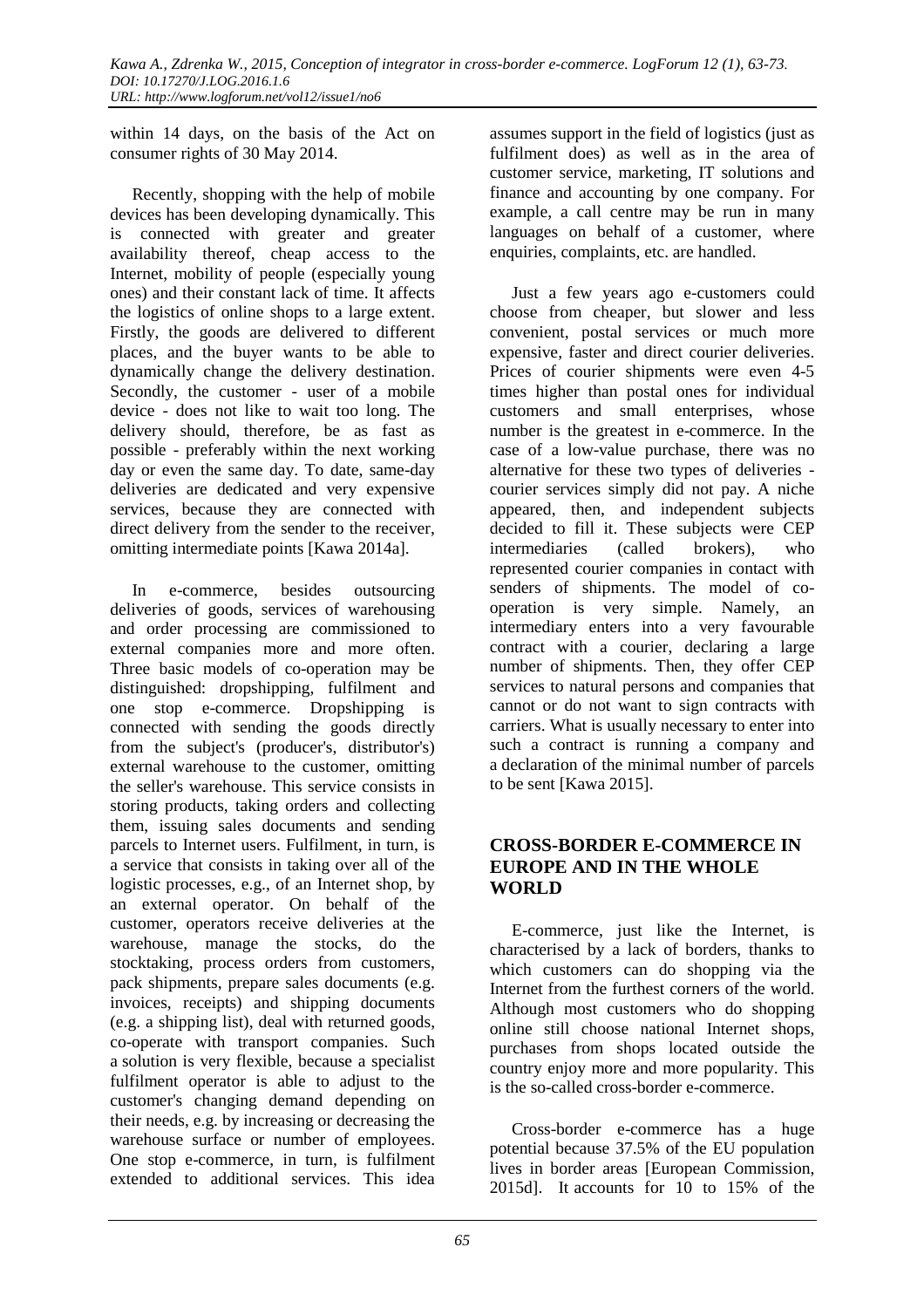e-commerce market [Leeuwis, Lukic and Van Heel 2014]. In 2014 in the European Union (EU) 15% of inhabitants did shopping from sellers from a different country. This translates into a rise in the share of this kind of trade by 25% in relation to the previous year [Ecommerce Europe 2015].

The share of cross-border e-commerce in Poland in the total e-commerce market is still small. Even though 13% of all the surveyed subjects admitted that they used foreign Internet shops [Gemius 2015], in 2014 only 4% bought goods online from a seller located in a different country, which placed Poland in the last but one place in the European Union. Luxembourgers (65%) and Austrians (40%) came first and second, respectively; Romanians (1%) came last. The EU average is 15% [Ecommerce Europe 2015].

According to the Ecommerce Europe organisation (2015), the fact that last year almost all member states of the European Union noted an increase in the share of crossborder e-commerce proves that it will be one of the main factors driving the e-commerce market in Europe and the whole world. The Boston Consulting Group estimates [Leeuwis, Lukic and Van Heel 2014] that by 2025 the annual value of the global income from crossborder e-commerce may amount to 250 to 350 billion dollars (this income is now valued at 80 billion). According the data of the Nielsen company, in turn, the cross-border commerce is to be worth as many as 308 billion dollars in 2018 (http://proseedmag.pl, 2015). It is estimated that Asia (40%) will have the greatest share in cross-border e-commerce, Europe (25%) and North America (20%) will come next [Leeuwis, Lukic and Van Heel 2014].

### **PROBLEMS CONNECTED WITH CROSS-BORDER E-COMMERCE**

The main difference between cross-border e-commerce and national trade is that in the case of the former, shopping is done from sellers located in a foreign country. As a result, apart from standard problems which e-shops struggle with in cross-border e-commerce, the following should also be taken into account:

- − delivery cost,
- − time and quality of delivery,
- − communication in a foreign language,
- − payment currency,
- − payment terms,
- − legal and tax conditionings,
- − dealing with returns.

One of the greatest barriers in cross-border e-commerce is the delivery cost. When ordering goods in a foreign shop, the customer may even pay several times more than if s/he ordered the same product in a shop located in Poland [Kawa 2015a]. This may seriously discourage customers from a decision to purchase in shops located abroad. A low shipment cost is critical from consumers' point of view. Research suggests that 90% of consumers are more willing to re-purchase from the same seller if they find the delivery cost satisfying [Copenhagen Economics 2013].

Right after the delivery cost, one of the most important factors affecting customer satisfaction is the order fulfilment time. In the case of cross-border e-commerce, satisfying the customer is more difficult due to the distance between the seller and the customer. Mostly (mainly outside border areas), it is much greater than in the case of national shipments. In international trade, shipments often have to be subjected to additional operations, such as clearing through customs, which prolongs the delivery fulfilment time. What matters to customers besides time is the certainty of having the product delivered. When placing orders in foreign shops, customers are concerned about when, but also if at all and in what condition they will receive the parcel. According to the studies conducted by The European Consumer Centres' Network [2011], 49% of consumers do not decide to buy in foreign e-shops for fear of possible delivery problems.

The website, enquiries about the offer, or dealing with the return of goods are only a few aspects that require communication in a language understood by both sides. Studies suggest that only 61% of e-shops located within the European Union offer information in more than one language [The European Consumer Centres' Network 2011]. An offer in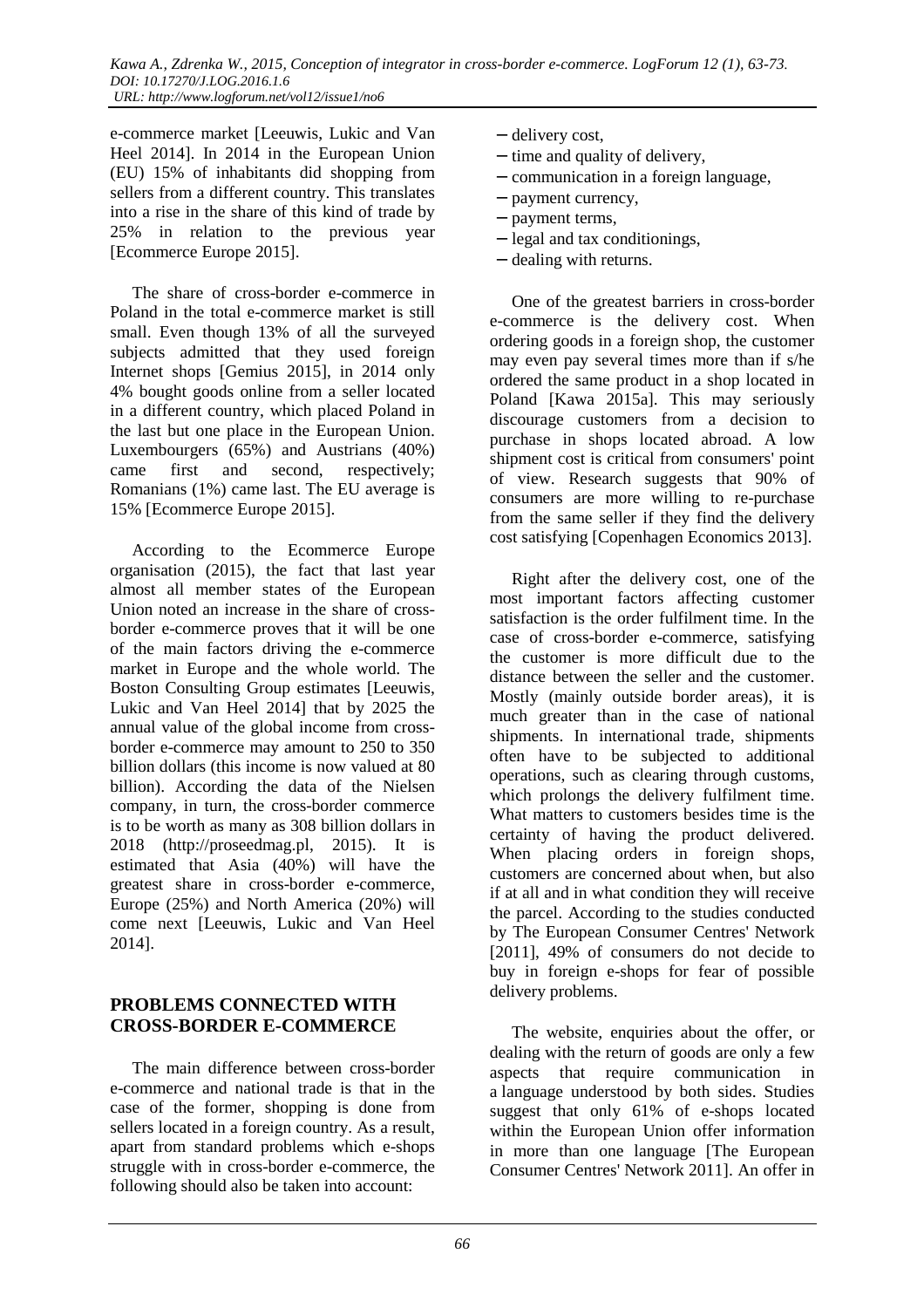a language that the customer cannot speak discredits the seller at first contact.

Another issue is the currency in which the products offered by the sellers are priced. Customers are more willing to do shopping at shops that offer their national payment currency. Research proves that, on average, 1/3 of consumers leave the website of an e-shop which presents prices in a foreign currency only, and almost 40% of consumers declare no desire to return to websites of such shops [E4X Cambridge Mercantile Group of Companies 2013].

The form of payment is another issue. The lack of well-known to the customer methods of payment may also lead to the abandoning of a purchase. Even though the substantial improvements in international banking services have been made in recent years (payment procedures simplification, fees reduction, credit and debit cards payments popularisation), still not all of the e-shops offer the generally accepted forms of payments. The surveys show that in the European Union (EU) credit card is accepted method of payment in 95% of e-shops, payment via debit card is possible in 65% e-shops, 51% of them supports online payments, 43% accept transfers via banks and payment by the cash on delivery is possible in 20% [The European Consumer Centres' Network 2011].

As in the case of international trade, in cross-border e-commerce the law and taxes play an important role. These two elements still are not clear and unambiguous in crossborder e-commerce. The uncertainty of the end price (including all taxes, duties and banking fees) discourages the customers to purchase from the foreign e-shops effectively. The survey of FTI Consulting [2011] conducted on the request of the European Commission shows that the 57% of Europeans do not shop online cross-borders because of the concerns about returning goods and resolving issues with faulty products and uncertainty about consumer.

In case of products ordered from abroad, the return services are particularly important. The return of goods purchased online crossborder is strictly related to the all above

mentioned issues: language - returning goods requires a contact with the seller to specify terms of the return and reimbursement (or to find, read and understand the policy of returning goods if the seller has published it on his web page); currency and form of payment the customer may not be sure how the refund will be processed (changes in currency exchange rates may cause that the customer will not receive exactly the same amount of money that he paid for the product); delivery costs - the customer has to return the products on his own expense, which in case of more expensive international shipment has a significant impact on the attractiveness of the online shopping cross-border; time and delivery quality - the customer receives the reimbursement only after the seller receives the returned product, in case of international shipment this may affect the timing of the refund. The studies show that in online purchases cross-border in 57% of cases customers do not receive the compensation they are entitled to. According to the EU regulation the consumer is entitled to receive the amount of money which is equal to the product price and the delivery costs however still not all of the sellers comply with it [The European Consumer Centres' Network 2011].

To keep the dynamic growth of crossborder e-commerce sector, the elimination of the above mentioned issues is required. Public institutions and non-governmental organizations undertake a number of activities to increase the competitiveness of online shopping cross-border. In Europe cross-border e-commerce has been developed for many years by the European Union. The European Commission (EC) is the author of numerous policies and regulations aimed at developing public trust in the e-commerce sector. According to the EC [2015b] one of key elements which have the greatest impact on the growth of the e-commerce sector is the right delivery service. One of the EC's top priorities is elimination of these constraints to implement the Digital Single Market in the EU. The Digital Single Market Strategy is built on three pillars: (1) better access for consumers and businesses to digital goods and services cross Europe; (2) creating the right conditions and a level playing field for digital networks and innovative services to flourish; (3) maximising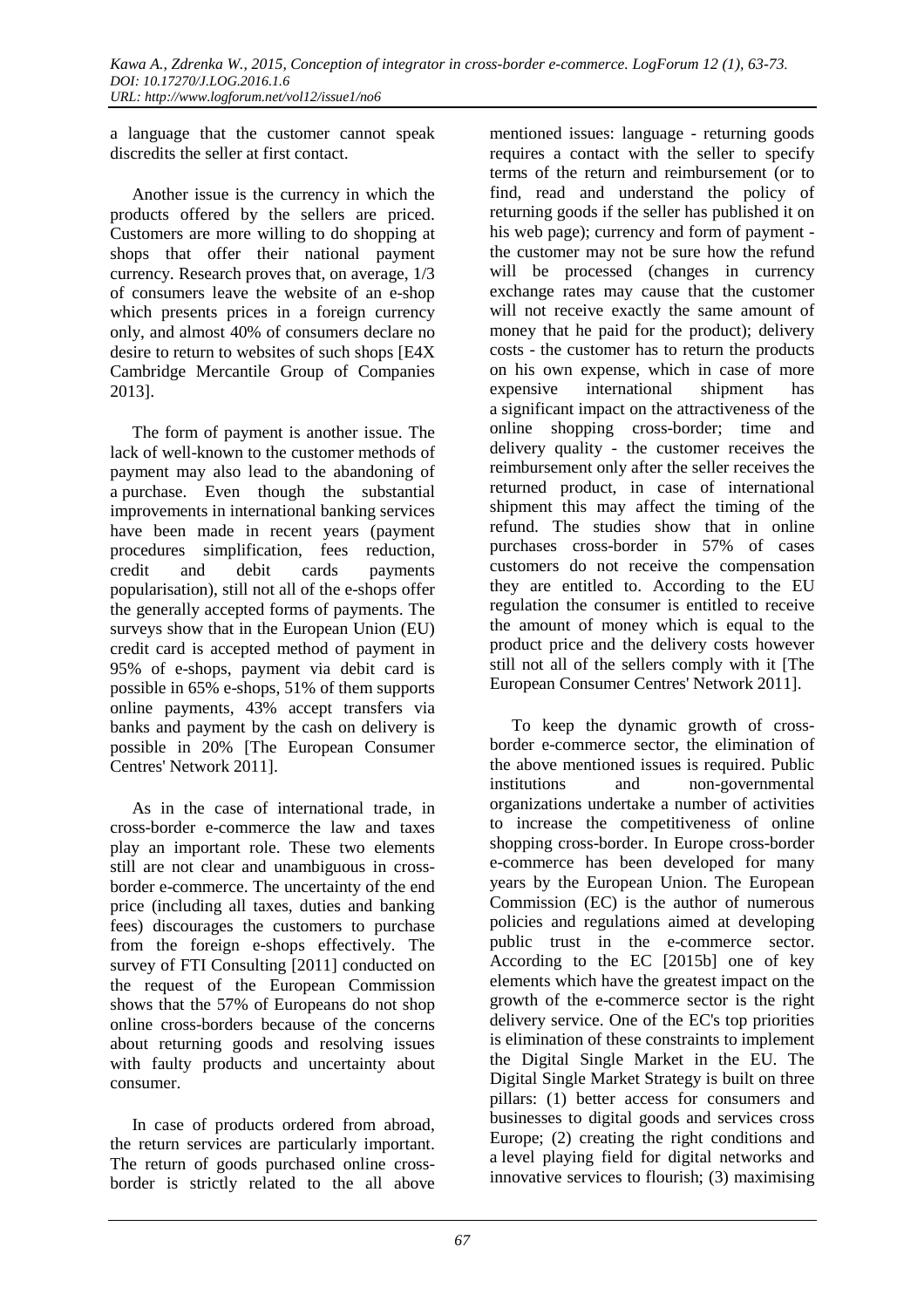the growth potential of the digital economy. This strategy is aimed at the development of small and medium enterprises (SME) in particular. The EC's activities are intended to regulate consumer rights, increase shipment efficiency and lower delivery costs [Ecommerce Europe 2015].

Other world regions undertake similar actions. Asia is particularly active in this matter. International trade has been developed in Asia through Free Trade Agreements like ASEAN Free Trade Agreement (AFTA). AFTA is a collaboration between countries of southeast Asia and enables the members to trade internationally on concessional term. AFTA, like the UE, supports cross-border ecommerce development through actions aimed at the reduction of regulations [The Economist 2014].

### **E-INTEGRATOR MODEL**

According to the EC's Green Paper the attractiveness of online shopping is determined by three main factors [European Commission 2012]:

- − product price (including the delivery price)
- − place and time of delivery,
- − information transparency (return options, track and trace possibilities, etc.)

Taking into account all of the issues that eshops are facing, a proper quality of services in those above mentioned areas is not easy to provide. For small and medium enterprises this task may be especially difficult. SME do not have bargaining power as high as the large companies do. In consequence SME are less competitive. Thanks to the higher efficiency through economies of scale and more financial resources, big companies may offer multilingual customer service and negotiate prices with logistics operators. In effect, shopping in these companies is more attractive for customers.



Fig. 1. Traditional e-commerce model

Rys. 1. Tradycyjny model e-handlu transgranicznego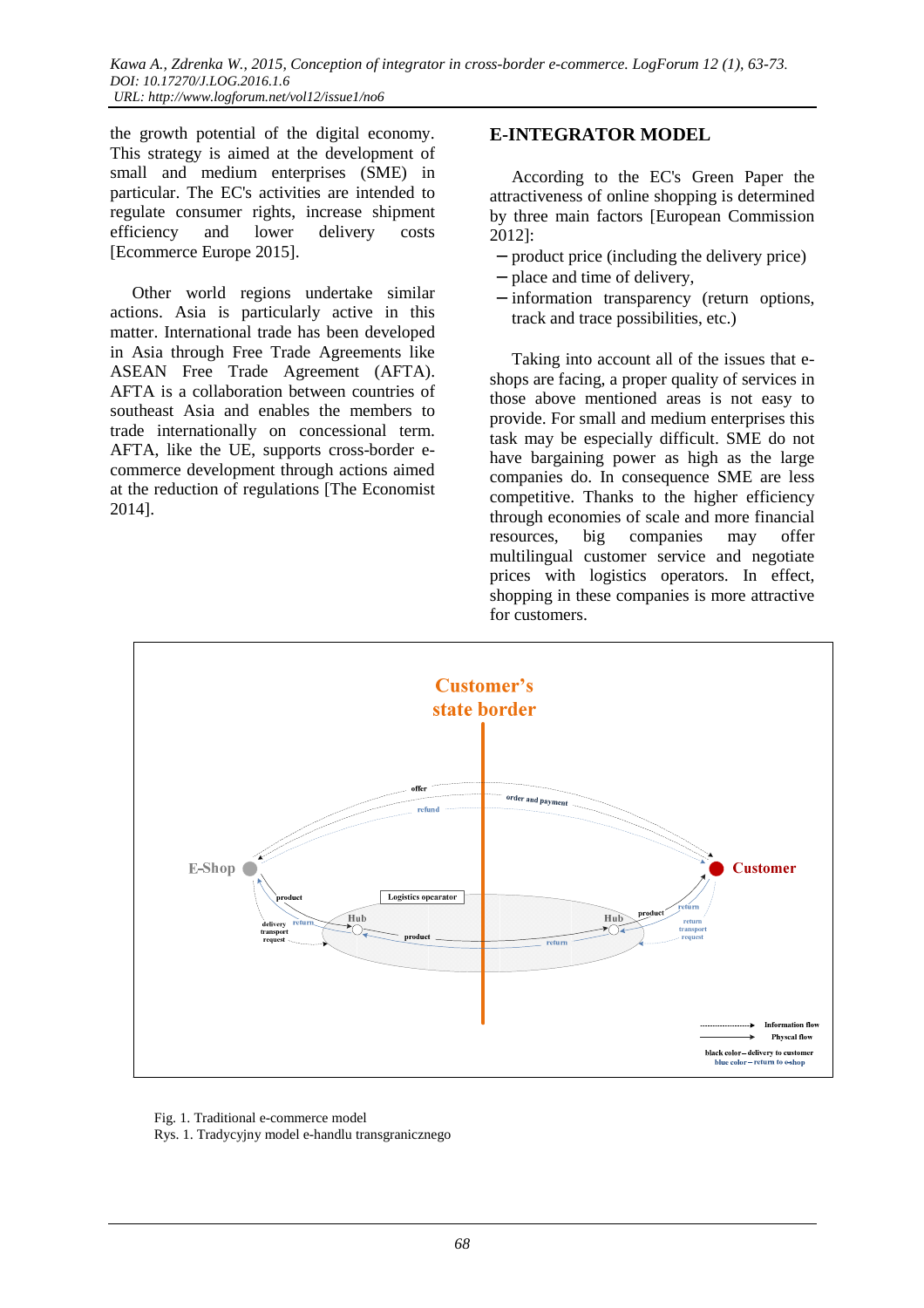Considering the fact that SME operating online represent a major part of the ecommerce sector - SME make up 85% of Polish e-commerce sector [Kawa 2014a], establishing proper conditions for cross-border e-commerce development of SME seems to be especially necessary.

The cross-border e-commerce model is very similar to the domestic one (hereafter referred to as "traditional e-commerce model"). The model is shown in the figure 1.

The traditional e-commerce model has numerous SME development constraints. The reason of it are the issues described in previous paragraph. Operating in international markets requires from the entrepreneurs additional work like a preparation of offers in foreign languages (in languages native to the customers or generally recognized as international ones like English). Entrepreneurs are obligated to comply not only with the international trade law but also with local customer's state law. One of the biggest constraints for SME is product delivery. Because of the smaller volume of parcels sent

abroad small and medium companies are not able to negotiate with logistics operators like the big enterprises do. Due to the lack of scale SME are facing higher delivery costs.

Taking into account all the issues that SME are facing, achieving the competitive advantage in cross-border e-commerce might not be easy for those companies. Therefore finding a solution which will raise the competitive advantage of SME in such a rapidly growing sector of economy seems to be especially important. The European Commission and other research institutions indicate that the broadly defined supply chain integration is one of the main factors which may enhance the competitiveness of the crossborder e-commerce [Grzybowska 2013]. The Copenhagen Economics' survey [2013] shows that the e-shops that are able to send shipments in bulk compared to small e-shops that order delivery as a single piece shipments save at least 18% per parcel on average. Therefore there is a need for the international shipment services integration dedicated to the small and medium enterprises.



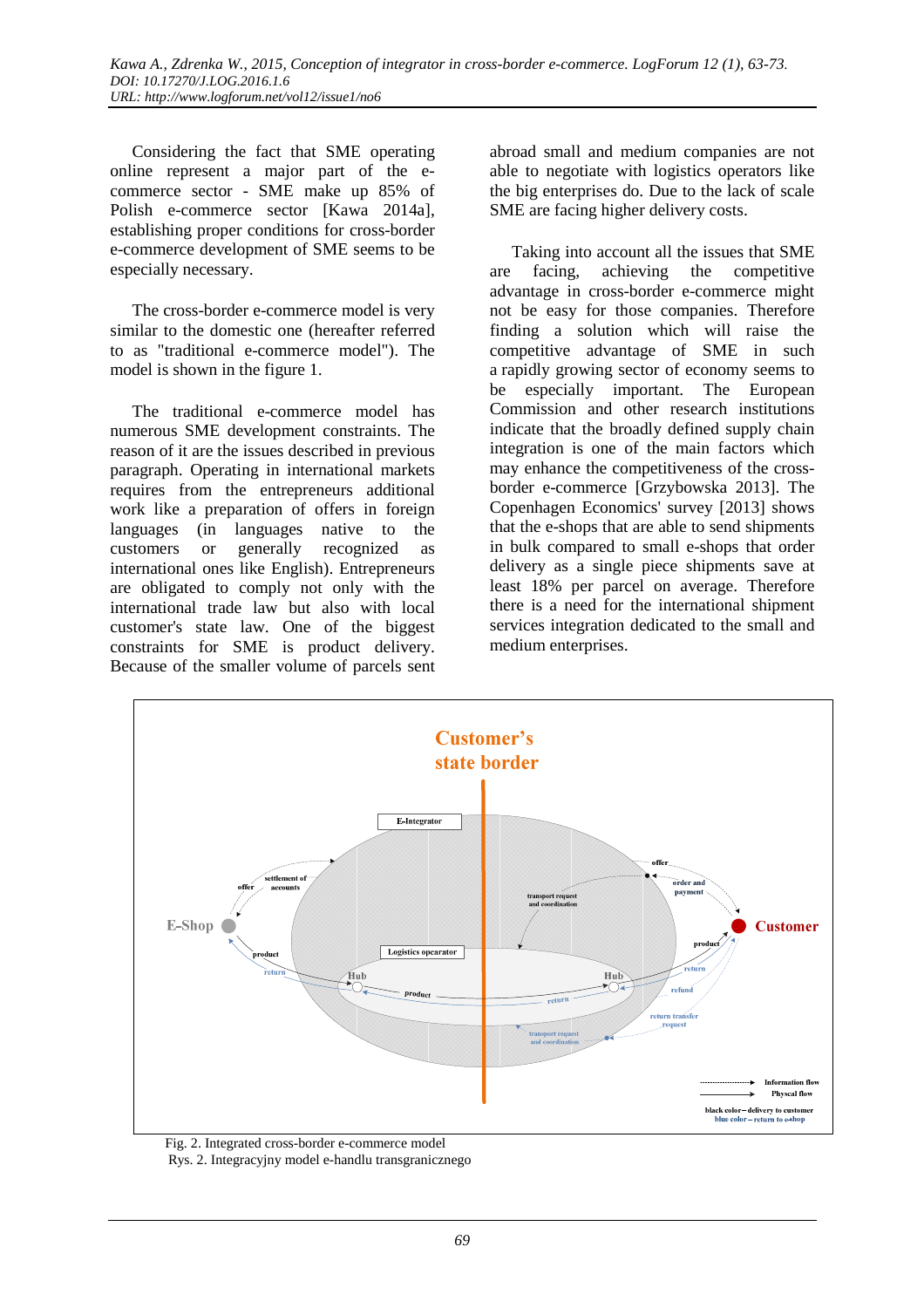A solution for the identified and described in this article constraints may be creation of a cross-border e-commerce integrator (hereafter referred to as the e-integrator). The e-integrator would operate on local markets, where local market is understood as a one state or a group of states operating under similar legal, economic and cultural conditions. The eintegrator's role would be representing the foreign e-shops on its local market. The eintegrator model is shown in figure 2.

The e-operator would be obligated to:

- − offer foreign e-shops products on its local market
- − organize the delivery to the customer
- − handle returns
- − provide customer service

Using a dedicated online platform the eintegrator could offer products of the foreign eshops on its local market. On the market where the e-integrator operates products would be offered in the language and in the currency native to the customers' state. Similar to the well-known web portals like E-Bay.com, Allegro.pl or Alibaba.com the products could be offered by the different entrepreneurs using predefined templates provided by the portal. The e-integrator could support e-shops in translation of the offers published on its portal or even provide a translation services. Unlike the above mentioned web portals, the eintegrator role would not end with the sales transaction. The integrated cross-border ecommerce model assumes the integration along the whole supply chain. The e-integrator, like the courier brokers, could offer lower international delivery costs. Thanks to the economy of scale, gained through consolidation of parcels from different e-shops, the e-integrator would be able to negotiate rates and service terms with logistics operators. Having all of the necessary information like purchase orders, terms and place of delivery, payment confirmation, the e-integrator would be able to choose the most suitable transport provider and commission the transport. To lower the shipment costs the e-integrator could consolidate parcels sent from (or addressed to) the same state or region. Knowing the local market, the e-integrator could offer a delivery of products from far corners of the world on

terms meeting customers' local preferences. The entrepreneurs whose products would be purchased via dedicated e-integrator's web portal could mark their parcels with defined labels. Those labels would allow entrepreneurs and customers to track and trace parcels independently from the logistics operator and present this information in one place (e.g. via e-integrator's dedicated web portal). This service would of course require the prior integration of processes and IT systems between the e-integrator and logistics operator.

Returns, which in cross-border e-commerce are especially problematic, could also be fully supported by the e-integrator. The consolidation of returned products would make dealing with the returns not only easier but also cheaper. Customers would return the products to the local e-integrator's service center, and the e-integrator would send the product back to the foreign e-shop. If customers would bear only the costs of domestic shipment, it could improve the attractiveness of online shopping cross-border from shops using e-integrator's services.

Having regard to the fact that the confidence in seller is one of the main factors determining customer's purchase decision in online shopping, it seems to be justified to include a contact center role in the e-integrator model. The e-integrator could be allowed to respond to customers inquiries and inform about consumer rights, delivery terms, costs of the purchases including all fees and taxes.

#### **BUSINESS RISK AND BENEFITS OF THE E-INTEGRATOR MODEL**

The role of the e-integrator presented in this article offers benefits and risks as well. The main benefits that customers could experience:

- − possibility to buy from foreign retailers on local terms (language, currency, delivery type)
- − lower delivery costs
- − current information about the delivery irrespective of the logistics operator

For the entrepreneurs the benefits could be: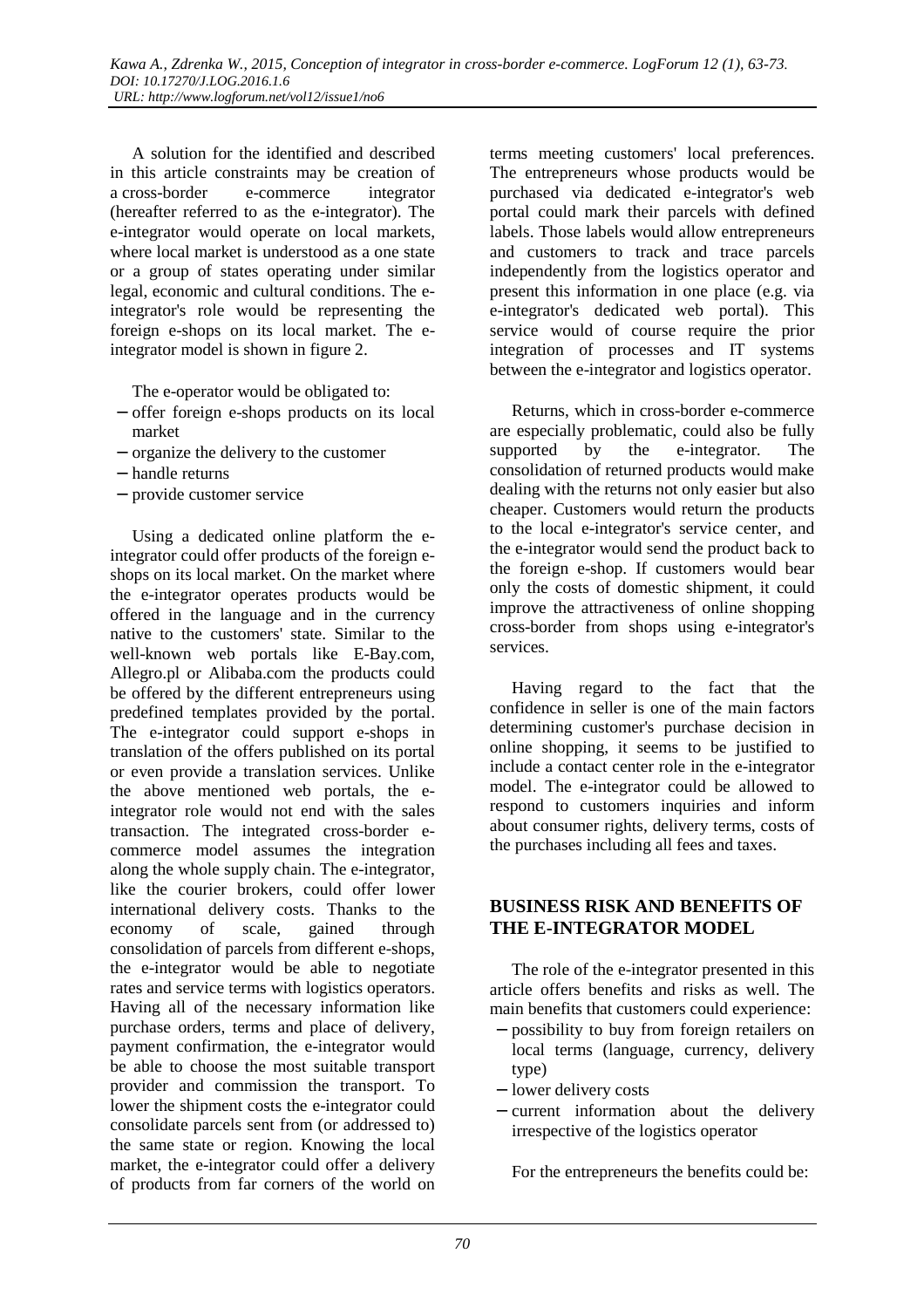- − lower costs of international shipments thanks to the consolidation of parcels and integration of the supply chain the eintegrator could offer more attractive rates to its customers
- − possibility to cooperate with more than one logistics operator - usually e-shops use services of one logistics operator, in case of cross-border e-commerce this may result in limited forms of delivery to the end customer. The e-integrator could offer services of many different providers at the same time.
- − possibility to offer products abroad easily the entrepreneur would be able to offer his products abroad in customers' native languages, currencies, forms of payment, etc. without knowing the local market characteristics
- − competitiveness improvement through internationalization
- − access to the new markets
- − increase of consumers' confidence in eshops - products offered via the local eintegrator could build trust of customers

The model may give rise to concerns among entrepreneurs. Some of them could be:

- − limitations of entrepreneurs' decision making capacity
- − limitations of offer customization
- − dependency on delivery terms negotiated by the e-integrator
- − perception of the entrepreneur through the prism of the e-integrator.

## **SUMMARY**

As many researches show, cross-border trade will be one of the key factors boosting ecommerce world-wide. Model of integrated cross-border e-commerce presented in this article may be the answer for needs of small and medium enterprises, which are willing to operate abroad and offer their products on foreign markets, but do not have enough financial and personal resources to compete with the big companies. Thanks to the eintegrator SME could benefit from the economy of scale. This could lead to the improvement of this form of trade. The

increase of sales could result in increase of the whole e-commerce market.

The model should bring benefits not only to entrepreneurs but also to the customers. The role of the e-integrator might increase confidence of those customers who do not buy products from foreign e-shops because of the concerns about the hidden fees and taxes, sellers' integrity or delivery costs.

## **REFERENCES**

- Copenhagen Economics, 2013, E-commerce and delivery, A study of the state of play of EU parcel markets with particular emphasis on e-commerce, Brussels, European Commissions.
- E4X Cambridge Mercantile Group of Companies, 2013, Local Currency Pricing for eCommerce - Increasing Online Sales by Implementing a Global Pricing Strategy. Cambridge: E4X Cambridge Mercantile Group of Companies.\
- e-Commerce, 2015, Trendy w sprzedaży B2B w Polsce 2015, Warszawa, Izba Gospodarki Elektronicznej.
- Ecommerce Europe, 2013, Europe B2C Ecommerce Report 2013, Brussels, Ecommerce Europe.
- European Commission, 2012, An integrated parcel delivery market for the growth of ecommerce in the EU. Green paper. Brussels, European Commissions.
- European Commission, 2013, Roadmap for completing the single Market for parcel deliver. Brussels: European Commissions.
- European Commission, 2015a, Europe B2C Ecommerce Report 2015, Brussels, Ecommerce Europe.
- European Commission, 2015b, A Digital Single Market for Europe: Commission sets out 16 initiatives to make it happen, http://europa.eu/rapid/press-release\_IP-15- 4919 pl.htm (accessed on 10.07.2015).
- European Commission, 2015c, Digital Agenda for Europe, A Europe 2020 Initiative, http://ec.europa.eu/digital-agenda/en (accessed on 10.07.2015).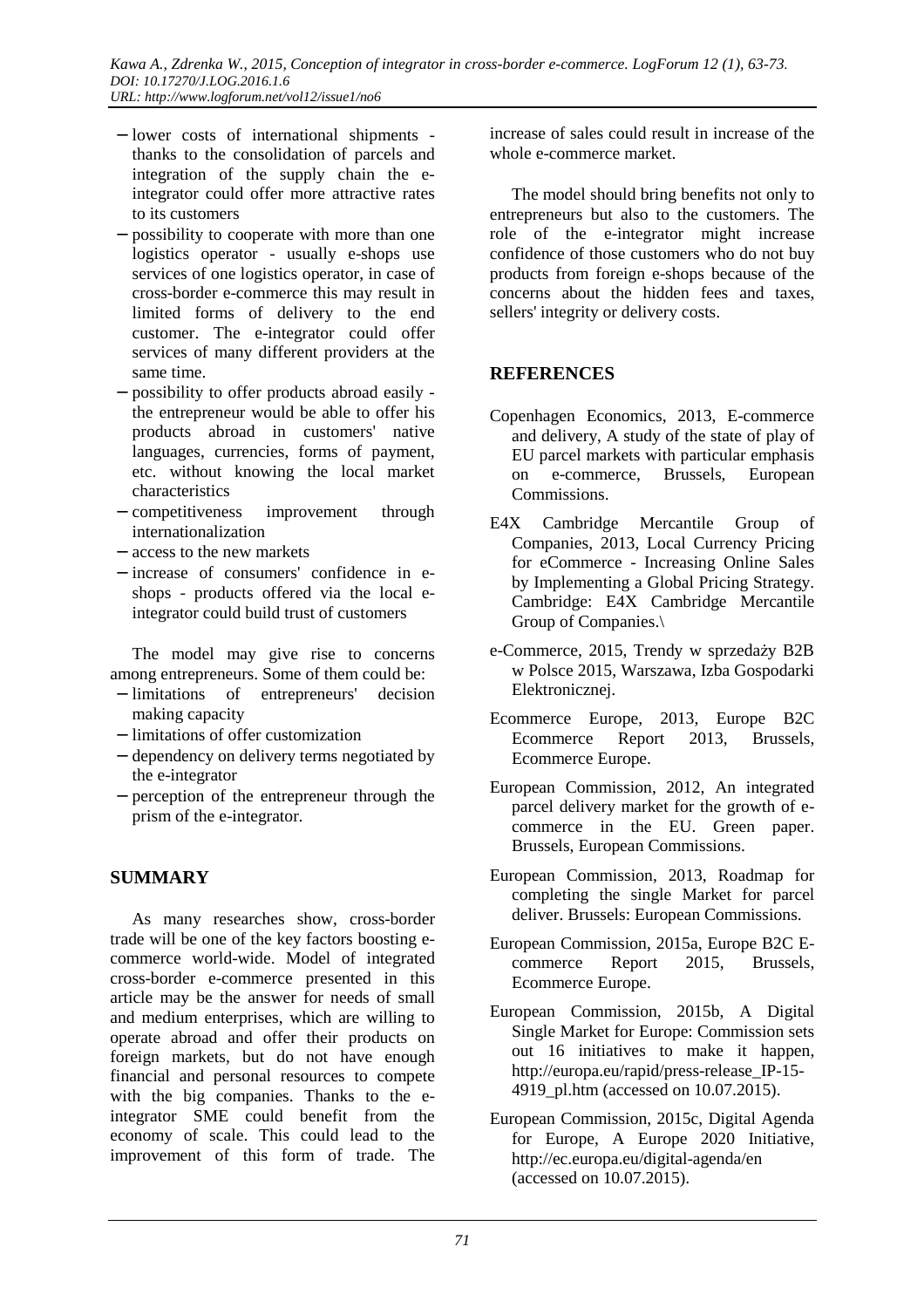*Kawa A., Zdrenka W., 2015, Conception of integrator in cross-border e-commerce. LogForum 12 (1), 63-73. DOI: 10.17270/J.LOG.2016.1.6 URL: http://www.logforum.net/vol12/issue1/no6* 

- European Commission, 2015d, Interreg A Cross-border cooperation, http://ec.europa.eu/regional\_policy/pl/polic y/cooperation/european-territorial/crossborder (accessed on 10.07.2015).
- FTI Consulting, 2011, Intra-Community crossborder parcel delivery. A study for the European Commission. Brussels, FTI Consulting.
- Fundacja im. Lesława A. Pagi, 2015, Ecommerce: Jak sprostać wyzwaniom dynamicznego rozwoju i stać się dominującym graczem? [How to challenge the dynamic growth and become a main player], Warszawa, Fundacja im. Lesława A. Pagi.
- Gemius, 2015, E-commerce w Polsce 2015 {Ecommerce in Poland]. Gemius dla e-Commerce Polska, Warszawa, Gemius.
- GUS, 2013, Społeczeństwo informacyjne w Polsce w 2013 r. [Information society in Poland in 2013], Warszawa, GUS.
- Grzybowska, K., 2013, Spójność łańcucha dostaw - analiza problemu [Integration of supply chain – case study], Gospodarka Materiałowa i Logistyka, 5, 34-36.
- Kawa, A., 2014a, Logistyka e-handlu w Polsce [Logistics of e-commerce in Poland], http://media.pocztapolska.pl/file/attachment/612453/bb/logisty ka-e-handlu-w-polsce.pdf (accessed on 10.07.2015).
- Kawa, A., 2014b, Logistyka w obsłudze handlu elektronicznego [Logistics in service for e-commerce], Logistyka, 5, 36- 38.
- Kawa, A. 2015, Branża pośredników KEP. Istota, rodzaje podmiotów i znaczenie [CEP brokers. Types and importance]. Logistyka, 1, 55-57.
- Leeuwis, E., Lukic, V., Van Heel, B., 2014, Cross-Border E-Commerce Makes The World Flatter.
- https://www.bcgperspectives.com/content/artic les/transportation\_travel\_tourism\_retail\_cro ss\_border\_ecommerce\_makes\_world\_flatte r/ (accessed on 07.07.2015)
- The Economist, 2014, Growing together? Free trade and Asia's technology sector. http://www.economistinsights.com/countrie s-trade-investment/analysis/growingtogether-free-trade-and-asia%E2%80%99stechnology-sector (accessed on 04.07.2015)
- The European Consumer Centres' Network, 2011, Online Cross-Border Mystery Shopping - State Of The E-Union.
- http://ec.europa.eu/consumers/ecc/docs/myster y\_shopping\_report\_en.pdf (accessed on 08.07.2015).
- http://proseedmag.pl/aktualnosci/e-commerceile-z-31-mld-zl-dla-polskich-e-sklepow (accessed on 08.07.2015).

# **KONCEPCJA INTEGRATORA W ELEKTRONICZNYM HANDLU TRANSGRANICZNYM**

**STRESZCZENIE**. **Wstęp:** Handel elektroniczny jest jedną z najbardziej dynamicznych i istotnych dziedzin gospodarki. Najnowszym trendem tego rynku jest handel transgraniczny. Polega on na sprzedaży produktów klientom, którzy zlokalizowani są w innym państwie. Wiążę się to jednak z kilkoma problemami, takimi jak: wysoki koszt i długi czas dostawy, bariery językowe, różne uwarunkowania prawne i podatkowe itp.

**Metody**: Badania przeprowadzono na podstawie doświadczeń autorów w zakresie handlu elektronicznego. Do analizy zagadnienia handlu transgranicznego posłużyły głównie raporty Komisji Europejskiej. Celem artykułu jest propozycja koncepcji integratora e-handlu transgranicznego, który umożliwi m.in. rozwiązanie problemów logistycznych.

**Wyniki:** W artykule przedstawiono autorską koncepcję integratora w elektronicznym handlu transgranicznym. Jego podstawowym zadaniem jest integracja całego łańcucha dostaw. Dzięki efektowi skali, uzyskanej w wyniku konsolidacji przesyłek wielu e-sklepów, integrator jest w stanie uzyskać niższe koszty dostawy w transporcie międzynarodowym, przeprowadzać bardziej efektywnie zwroty towarów czy lepiej obsługiwać klientów z różnych krajów.

**Wnioski:** Zaproponowana w artykule koncepcja integratora w elektronicznym handlu może zwiększyć konkurencyjność mikro i małych e-przedsiębiorstw, w szczególności na arenie międzynarodowej. Ponadto zastosowanie tej koncepcji może przyczynić się do wzrostu atrakcyjności handlu transgranicznego, co w wyniku zwiększenia poziomu sprzedaży, przyczyniłoby się do zwiększenia całkowitego handlu elektronicznego.

**Słowa kluczowe:** e-handel, e-handel transgraniczny, integracja łańcucha dostaw